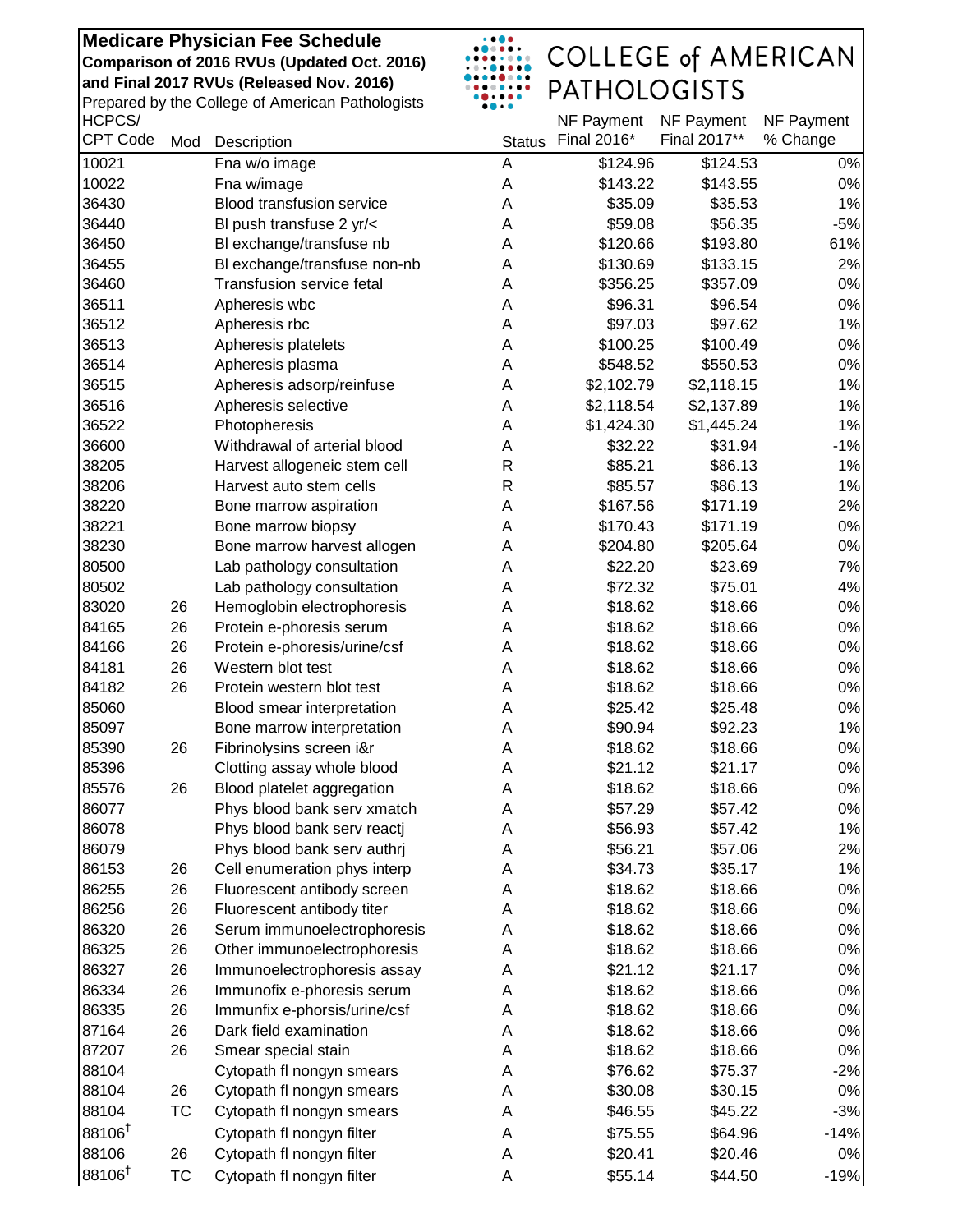Prepared by the College of American Pathologists

# $\begin{array}{|c|c|} \hline . & . & . & . & . \\ \hline . & . & . & . & . & . \\ \hline . & . & . & . & . & . \\ \hline . & . & . & . & . & . \\ \hline . & . & . & . & . & . \\ \hline . & . & . & . & . & . \\ \hline . & . & . & . & . & . \\ \hline . & . & . & . & . & . \\ \hline . & . & . & . & . & . \\ \hline . & . & . & . & . & . \\ \hline . & . & . & . & . & . \\ \hline . & . & . & . & . & . \\ \hline . & . & . & . & . & . \\ \hline . & . & . & . & . & . \\ \$ COLLEGE of AMERICAN<br>PATHOLOGISTS

| HCPCS/             |           |                              |               | NF Payment          | NF Payment         | NF Payment      |
|--------------------|-----------|------------------------------|---------------|---------------------|--------------------|-----------------|
| <b>CPT Code</b>    | Mod       | Description                  | <b>Status</b> | Final 2016*         | Final 2017**       | % Change        |
| 88108              |           | Cytopath concentrate tech    | A             | \$73.04             | \$63.52            | $-13%$          |
| 88108              | 26        | Cytopath concentrate tech    | Α             | \$23.63             | \$23.69            | 0%              |
| 88108 <sup>+</sup> | <b>TC</b> | Cytopath concentrate tech    | Α             | \$49.41             | \$39.84            | $-19%$          |
| 88112              |           | Cytopath cell enhance tech   | A             | \$72.32             | \$68.91            | $-5%$           |
| 88112              | 26        | Cytopath cell enhance tech   | A             | \$29.00             | \$29.07            | $0\%$           |
| 88112              | TC        | Cytopath cell enhance tech   | Α             | \$43.32             | \$39.84            | $-8%$           |
| 88120              |           | Cytp urne 3-5 probes ea spec | Α             | \$639.82            | \$640.97           | $0\%$           |
| 88120              | 26        | Cytp urne 3-5 probes ea spec | Α             | \$60.15             | \$60.65            | 1%              |
| 88120              | TC        | Cytp urne 3-5 probes ea spec | Α             | \$579.67            | \$580.32           | $0\%$           |
| 88121              |           | Cytp urine 3-5 probes cmptr  | Α             | \$558.55            | \$553.76           | $-1%$           |
| 88121              | 26        | Cytp urine 3-5 probes cmptr  | Α             | \$51.92             | \$52.04            | $0\%$           |
| 88121              | TC        | Cytp urine 3-5 probes cmptr  | Α             | \$506.63            | \$501.72           | $-1%$           |
| $88125^{\dagger}$  |           | Forensic cytopathology       | Α             | \$23.63             | \$21.17            | $-10%$          |
| 88125              | 26        | Forensic cytopathology       | A             | \$13.96             | \$13.28            | $-5%$           |
| 88125 <sup>†</sup> | <b>TC</b> | Forensic cytopathology       | Α             | \$9.67              | \$7.90             | $-18%$          |
| 88141              |           | Cytopath c/v interpret       | A             | \$32.94             | \$33.02            | $0\%$           |
| 88160              |           | Cytopath smear other source  | Α             | \$73.04             | \$73.57            | 1%              |
| 88160              | 26        | Cytopath smear other source  | Α             | \$27.21             | \$27.28            | $0\%$           |
| 88160              | TC        | Cytopath smear other source  | A             | \$45.83             | \$46.30            | 1%              |
| 88161              |           | Cytopath smear other source  | Α             | \$65.52             | \$66.39            | 1%              |
| 88161              | 26        | Cytopath smear other source  | Α             | \$26.14             | \$26.20            | 0%              |
| 88161              | TC        | Cytopath smear other source  | Α             | \$39.38             | \$40.20            | 2%              |
| 88162              |           | Cytopath smear other source  | Α             | \$105.62            | \$101.21           | $-4%$           |
| 88162              | 26        | Cytopath smear other source  | A             | \$41.17             | \$40.91            | $-1%$           |
| 88162              | TC        | Cytopath smear other source  | A             | \$64.45             | \$60.29            | $-6%$           |
| 88172              |           | Cytp dx eval fna 1st ea site | A             | \$58.00             | \$58.14            | $0\%$           |
| 88172              | 26        | Cytp dx eval fna 1st ea site | A             | \$37.95             | \$38.04            | $0\%$           |
| 88172              | TC        | Cytp dx eval fna 1st ea site | Α             | \$20.05             | \$20.10            | $0\%$           |
| 88173              |           | Cytopath eval fna report     | Α             | \$155.39            | \$155.76           | $0\%$           |
| 88173              | 26        | Cytopath eval fna report     | Α             | \$74.11             | \$74.29            | $0\%$           |
| 88173              | <b>TC</b> | Cytopath eval fna report     | Α             | \$81.28             | \$81.47            | $0\%$           |
| 88177              |           | Cytp fna eval ea addl        | Α             | \$30.79             | \$30.86            | $0\%$           |
| 88177              | 26        | Cytp fna eval ea addl        | A             | \$23.27             | \$23.33            | 0%              |
| 88177              | TC        | Cytp fna eval ea addl        | А             | \$7.52              | \$7.54             | $0\%$           |
| 88182              |           | Cell marker study            | Α             | \$113.14            | \$121.30           | 7%              |
| 88182              | 26        | Cell marker study            | Α             | \$37.59             | \$38.76            | 3%              |
| 88182              | TC        | Cell marker study            | Α             | \$75.55             | \$82.54            | 9%              |
| 88184 <sup>t</sup> |           | Flowcytometry/ tc 1 marker   | Α             | \$76.26             | \$61.73            | $-19%$          |
| 88185              |           | Flowcytometry/tc add-on      | Α             | \$46.55             | \$37.68            | $-19%$          |
| 88187 <sup>t</sup> |           | Flowcytometry/read 2-8       | Α             | \$73.04             | \$59.22            | $-19%$          |
| 88188 <sup>t</sup> |           | Flowcytometry/read 9-15      | Α             | \$93.09             | \$75.37            | $-19%$          |
| 88189 <sup>t</sup> |           |                              |               |                     |                    |                 |
| 88291              |           | Flowcytometry/read 16 & >    | Α<br>A        | \$114.22<br>\$32.22 | \$92.59<br>\$33.02 | $-19%$          |
| 88300              |           | Cyto/molecular report        |               |                     |                    | 2%              |
|                    |           | Surgical path gross          | A             | \$15.40             | \$16.51            | 7%<br>$0\%$     |
| 88300              | 26        | Surgical path gross          | Α             | \$4.65              | \$4.67             |                 |
| 88300              | TC        | Surgical path gross          | Α             | \$10.74             | \$11.84            | 10%             |
| 88302              |           | Tissue exam by pathologist   | Α             | \$32.94             | \$31.22            | $-5%$           |
| 88302              | 26        | Tissue exam by pathologist   | Α             | \$7.52              | \$7.54             | $0\%$           |
| 88302<br>88304     | TC        | Tissue exam by pathologist   | Α             | \$25.42<br>\$46.19  | \$23.69            | $-7%$<br>$-10%$ |
|                    |           | Tissue exam by pathologist   | Α             |                     | \$41.63            |                 |
| 88304              | 26        | Tissue exam by pathologist   | Α             | \$11.82             | \$12.20            | 3%              |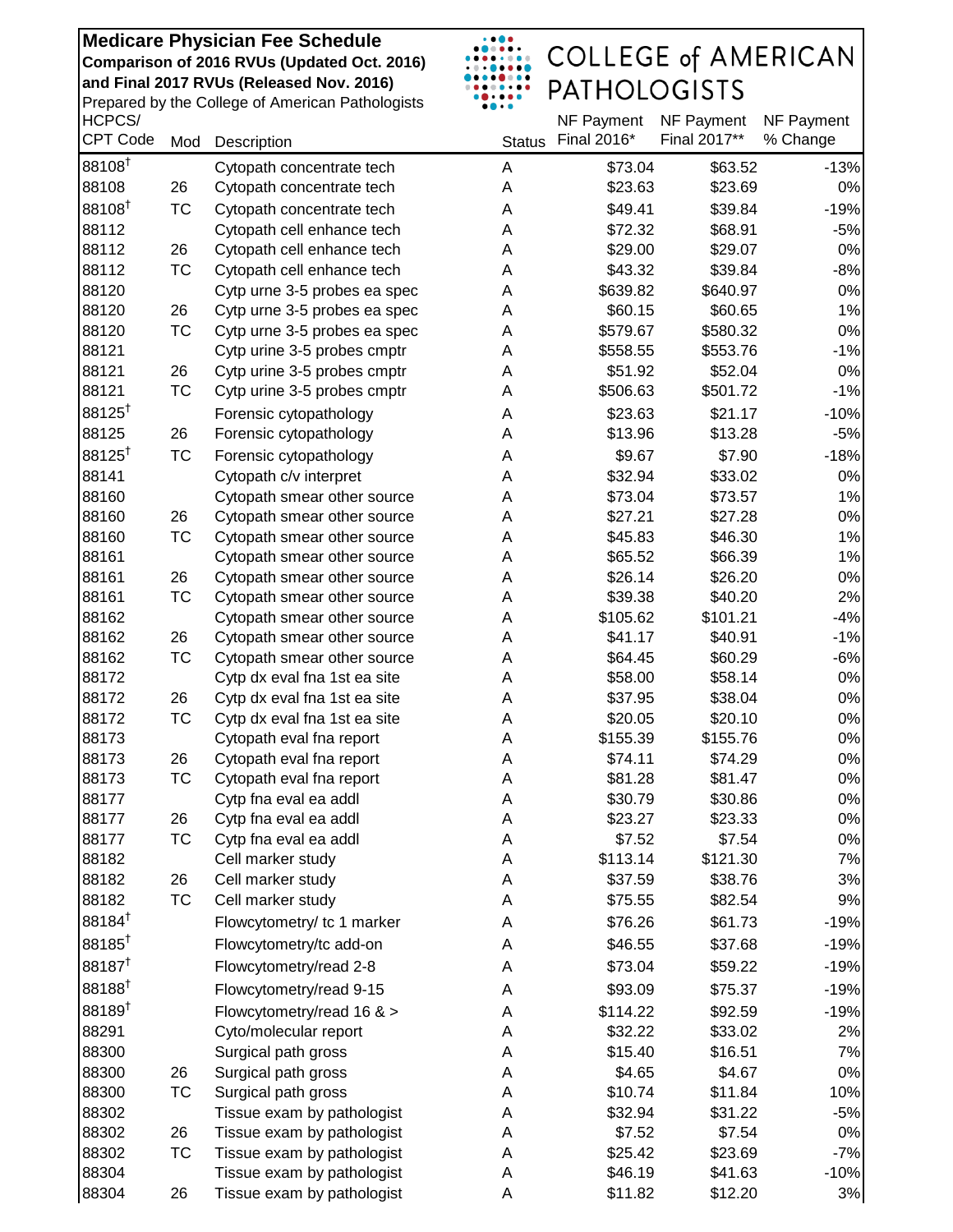HCPCS/ Prepared by the College of American Pathologists

# $\begin{array}{|c|c|} \hline . & . & . & . & . \\ \hline . & . & . & . & . & . \\ \hline . & . & . & . & . & . \\ \hline . & . & . & . & . & . \\ \hline . & . & . & . & . & . \\ \hline . & . & . & . & . & . \\ \hline . & . & . & . & . & . \\ \hline . & . & . & . & . & . \\ \hline . & . & . & . & . & . \\ \hline . & . & . & . & . & . \\ \hline . & . & . & . & . & . \\ \hline . & . & . & . & . & . \\ \hline . & . & . & . & . & . \\ \hline . & . & . & . & . & . \\ \$ COLLEGE of AMERICAN<br>PATHOLOGISTS

| HCPCS/             |           |                              |               | NF Payment  | NF Payment   | NF Payment |
|--------------------|-----------|------------------------------|---------------|-------------|--------------|------------|
| <b>CPT Code</b>    | Mod       | Description                  | <b>Status</b> | Final 2016* | Final 2017** | % Change   |
| 88304              | <b>TC</b> | Tissue exam by pathologist   | A             | \$34.37     | \$29.43      | $-14%$     |
| 88305              |           | Tissue exam by pathologist   | A             | \$74.11     | \$69.62      | $-6%$      |
| 88305              | 26        | Tissue exam by pathologist   | Α             | \$39.74     | \$39.84      | $0\%$      |
| 88305              | TC        | Tissue exam by pathologist   | Α             | \$34.37     | \$29.79      | $-13%$     |
| 88307 <sup>t</sup> |           | Tissue exam by pathologist   | Α             | \$312.21    | \$269.88     | $-14%$     |
| 88307              | 26        | Tissue exam by pathologist   | Α             | \$87.36     | \$87.93      | 1%         |
| 88307 <sup>t</sup> | <b>TC</b> | Tissue exam by pathologist   | Α             | \$224.85    | \$181.96     | $-19%$     |
| $88309^{+}$        |           | Tissue exam by pathologist   | A             | \$474.05    | \$413.80     | $-13%$     |
| 88309              | 26        | Tissue exam by pathologist   | A             | \$154.67    | \$155.40     | $0\%$      |
| 88309 <sup>t</sup> | <b>TC</b> | Tissue exam by pathologist   | Α             | \$319.37    | \$258.40     | $-19%$     |
| 88311              |           | Decalcify tissue             | Α             | \$21.84     | \$22.61      | 4%         |
| 88311              | 26        | Decalcify tissue             | Α             | \$13.25     | \$13.28      | $0\%$      |
| 88311              | <b>TC</b> | Decalcify tissue             | Α             | \$8.59      | \$9.33       | 9%         |
| 88312              |           | Special stains group 1       | Α             | \$98.82     | \$99.77      | 1%         |
| 88312              | 26        | Special stains group 1       | Α             | \$28.29     | \$28.35      | $0\%$      |
| 88312              | TC        | Special stains group 1       | Α             | \$70.53     | \$71.42      | 1%         |
| 88313              |           | Special stains group 2       | Α             | \$69.10     | \$70.70      | 2%         |
| 88313              | 26        | Special stains group 2       | Α             | \$12.53     | \$12.56      | $0\%$      |
| 88313              | TC        | Special stains group 2       | Α             | \$56.57     | \$58.14      | 3%         |
| 88314              |           | Histochemical stains add-on  | Α             | \$77.70     | \$79.31      | 2%         |
| 88314              | 26        | Histochemical stains add-on  | Α             | \$23.27     | \$23.33      | $0\%$      |
| 88314              | <b>TC</b> | Histochemical stains add-on  | Α             | \$54.42     | \$55.99      | 3%         |
| 88319              |           | Enzyme histochemistry        | Α             | \$89.87     | \$90.08      | $0\%$      |
| 88319              | 26        | Enzyme histochemistry        | Α             | \$28.29     | \$27.99      | $-1%$      |
| 88319              | <b>TC</b> | Enzyme histochemistry        | Α             | \$61.58     | \$62.09      | 1%         |
| 88321              |           | Microslide consultation      | Α             | \$103.47    | \$104.80     | 1%         |
| 88323 <sup>t</sup> |           | Microslide consultation      | A             | \$140.71    | \$131.71     | $-6%$      |
| 88323              | 26        | Microslide consultation      | A             | \$89.87     | \$90.44      | 1%         |
| $88323^{†}$        |           |                              |               |             |              |            |
|                    | <b>TC</b> | Microslide consultation      | A             | \$50.84     | \$41.27      | $-19%$     |
| 88325              |           | Comprehensive review of data | Α             | \$174.72    | \$191.29     | 9%         |
| 88329              |           | Path consult introp          | Α             | \$51.20     | \$53.12      | 4%         |
| 88331              |           | Path consult intraop 1 bloc  | A             | \$97.03     | \$98.69      | 2%         |
| 88331              | 26        | Path consult intraop 1 bloc  | Α             | \$65.52     | \$66.04      | 1%         |
| 88331              | ТC        | Path consult intraop 1 bloc  | Α             | \$31.51     | \$32.66      | 4%         |
| 88332              |           | Path consult intraop addl    | Α             | \$51.20     | \$53.47      | 4%         |
| 88332              | 26        | Path consult intraop addl    | Α             | \$32.22     | \$32.66      | 1%         |
| 88332              | ТC        | Path consult intraop addl    | Α             | \$18.98     | \$20.82      | 10%        |
| $88333^{†}$        |           | Intraop cyto path consult 1  | Α             | \$101.68    | \$95.46      | $-6%$      |
| 88333              | 26        | Intraop cyto path consult 1  | A             | \$65.88     | \$66.39      | 1%         |
| $88333^{†}$        | <b>TC</b> | Intraop cyto path consult 1  | Α             | \$35.80     | \$29.07      | $-19%$     |
| 88334              |           | Intraop cyto path consult 2  | Α             | \$62.66     | \$60.29      | $-4%$      |
| 88334              | 26        | Intraop cyto path consult 2  | Α             | \$40.46     | \$40.55      | $0\%$      |
| 88334              | TC        | Intraop cyto path consult 2  | Α             | \$22.20     | \$19.74      | $-11%$     |
| 88341              |           | Immunohisto antb addl slide  | Α             | \$90.23     | \$92.23      | 2%         |
| 88341              | 26        | Immunohisto antibody slide   | Α             | \$27.93     | \$29.79      | 7%         |
| 88341              | <b>TC</b> | Immunohisto antibody slide   | Α             | \$62.30     | \$62.45      | $0\%$      |
| 88342              |           | Immunohisto antb 1st stain   | Α             | \$107.41    | \$108.38     | 1%         |
| 88342              | 26        | Immunohisto antibody stain   | Α             | \$37.24     | \$37.32      | 0%         |
| 88342              | ТC        | Immunohisto antibody stain   | Α             | \$70.18     | \$71.06      | $1\%$      |
| 88344              |           | Immunohisto antibody slide   | A             | \$174.01    | \$174.78     | $0\%$      |
| 88344              | 26        | Immunohisto antibody slide   | Α             | \$40.82     | \$40.91      | 0%         |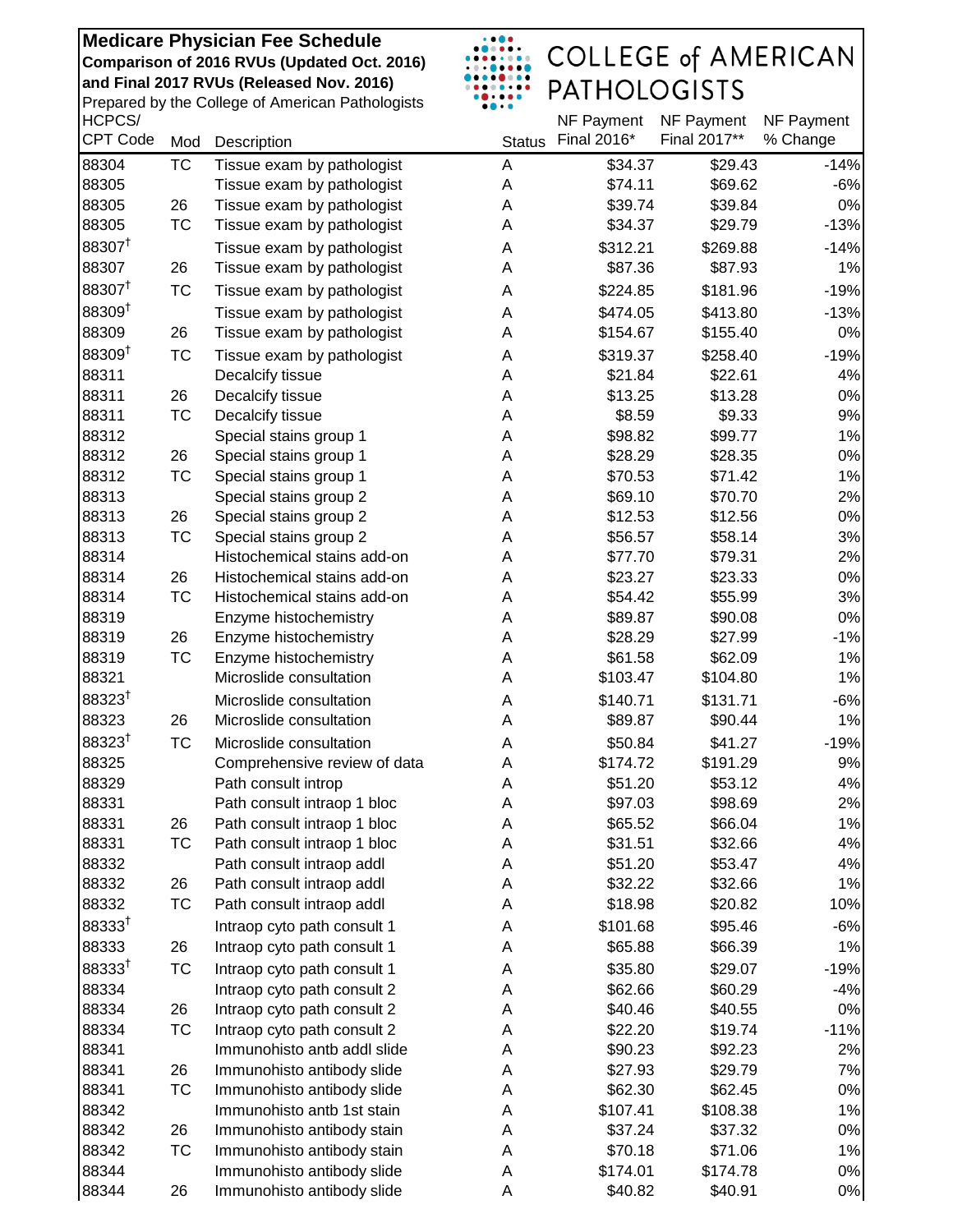HCPCS/ Prepared by the College of American Pathologists

## $\begin{array}{|c|c|} \hline & . & . & . & . \\ \hline & . & . & . & . & . \\ \hline & . & . & . & . & . & . \\ \hline & . & . & . & . & . & . \\ \hline & . & . & . & . & . & . \\ \hline & . & . & . & . & . & . \\ \hline & . & . & . & . & . & . \\ \hline & . & . & . & . & . & . \\ \hline & . & . & . & . & . & . \\ \hline \end{array}$ COLLEGE of AMERICAN<br>PATHOLOGISTS

| <b>HCPCS/</b>      |           |                              |               | NF Payment  | NF Payment   | NF Payment |
|--------------------|-----------|------------------------------|---------------|-------------|--------------|------------|
| <b>CPT Code</b>    | Mod       | Description                  | <b>Status</b> | Final 2016* | Final 2017** | % Change   |
| 88344              | <b>TC</b> | Immunohisto antibody slide   | A             | \$133.19    | \$133.86     | 1%         |
| 88346              |           | Immunofluor antb 1st stain   | A             | \$93.81     | \$95.82      | 2%         |
| 88346              | 26        | Immunofluorescent study      | А             | \$38.31     | \$38.04      | $-1%$      |
| 88346              | TC        | Immunofluorescent study      | A             | \$55.50     | \$57.78      | 4%         |
| 88348              |           | Electron microscopy          | A             | \$348.73    | \$351.35     | 1%         |
| 88348              | 26        | Electron microscopy          | Α             | \$79.13     | \$79.67      | 1%         |
| 88348              | TC        | Electron microscopy          | A             | \$269.61    | \$271.68     | 1%         |
| 88350              |           | Immunofluor antb addl stain  | A             | \$72.32     | \$74.29      | 3%         |
| 88350              | 26        | Immunofluor antb addl stain  | A             | \$28.64     | \$30.15      | 5%         |
| 88350              | <b>TC</b> | Immunofluor antb addl stain  | A             | \$43.68     | \$44.14      | 1%         |
| $88355^{\dagger}$  |           | Analysis skeletal muscle     | A             | \$158.26    | \$144.63     | $-9%$      |
| 88355              | 26        | Analysis skeletal muscle     | A             | \$84.14     | \$84.70      | 1%         |
| 88355 <sup>+</sup> | <b>TC</b> | Analysis skeletal muscle     | A             | \$74.11     | \$59.93      | $-19%$     |
| 88356              |           | Analysis nerve               | A             | \$206.95    | \$212.10     | 2%         |
| 88356              | 26        | Analysis nerve               | A             | \$123.52    | \$124.89     | 1%         |
| 88356              | <b>TC</b> | Analysis nerve               | A             | \$83.42     | \$87.21      | 5%         |
| 88358              |           | Analysis tumor               | Α             | \$85.93     | \$90.80      | 6%         |
| 88358              | 26        | Analysis tumor               | Α             | \$46.19     | \$47.73      | 3%         |
| 88358              | TC        | Analysis tumor               | Α             | \$39.74     | \$43.07      | 8%         |
| 88360              |           | Tumor immunohistochem/manual | A             | \$121.73    | \$142.12     | 17%        |
| 88360              | 26        | Tumor immunohistochem/manual | A             | \$56.57     | \$57.42      | 2%         |
| 88360              | <b>TC</b> | Tumor immunohistochem/manual | A             | \$65.16     | \$84.70      | 30%        |
| 88361              |           | Tumor immunohistochem/comput | A             | \$149.66    | \$156.83     | 5%         |
| 88361              | 26        | Tumor immunohistochem/comput | Α             | \$60.87     | \$61.01      | $0\%$      |
| 88361              | <b>TC</b> | Tumor immunohistochem/comput | Α             | \$88.79     | \$95.82      | 8%         |
| 88362 <sup>†</sup> |           | Nerve teasing preparations   | A             | \$261.37    | \$234.71     | $-10%$     |
| 88362              | 26        | Nerve teasing preparations   | A             | \$112.78    | \$114.48     | 2%         |
| 88362 <sup>+</sup> | <b>TC</b> | Nerve teasing preparations   | A             | \$148.59    | \$120.23     | $-19%$     |
| 88363              |           | Xm archive tissue molec anal | A             | \$23.27     | \$24.05      | 3%         |
| 88364              |           | Insitu hybridization (fish)  | A             | \$135.34    | \$133.15     | $-2%$      |
| 88364              | 26        | Insitu hybridization (fish)  | Α             | \$35.09     | \$36.61      | 4%         |
| 88364              | <b>TC</b> | Insitu hybridization (fish)  | Α             | \$100.25    | \$96.54      | $-4%$      |
| 88365              |           | Insitu hybridization (fish)  | Α             | \$178.31    | \$179.80     | 1%         |
| 88365              | 26        | Insitu hybridization (fish)  | Α             | \$45.83     | \$46.30      | 1%         |
| 88365              | ТC        | Insitu hybridization (fish)  | Α             | \$132.48    | \$133.51     | 1%         |
| 88366              |           | Insitu hybridization (fish)  | Α             | \$263.16    | \$260.19     | $-1%$      |
| 88366              | 26        | Insitu hybridization (fish)  | Α             | \$64.81     | \$64.96      | $0\%$      |
| 88366              | TC        | Insitu hybridization (fish)  | Α             | \$198.36    | \$195.23     | $-2%$      |
| 88367              |           | Insitu hybridization auto    | Α             | \$107.05    | \$107.31     | $0\%$      |
| 88367              | 26        | Insitu hybridization auto    | Α             | \$35.80     | \$36.25      | 1%         |
| 88367              | ТC        | Insitu hybridization auto    | Α             | \$71.25     | \$71.06      | 0%         |
| 88368              |           | Insitu hybridization manual  | Α             | \$114.57    | \$118.43     | 3%         |
| 88368              | 26        | Insitu hybridization manual  | Α             | \$41.17     | \$42.35      | 3%         |
| 88368              | TC        | Insitu hybridization manual  | Α             | \$73.40     | \$76.08      | 4%         |
| 88369              |           | M/phmtrc alysishquant/semiq  | А             | \$108.49    | \$108.38     | $0\%$      |
| 88369              | 26        | M/phmtrc alysishquant/semiq  | Α             | \$31.87     | \$33.38      | 5%         |
| 88369              | ТC        | M/phmtrc alysishquant/semiq  | Α             | \$76.62     | \$75.01      | $-2%$      |
| 88371              | 26        | Protein western blot tissue  | Α             | \$18.62     | \$18.66      | $0\%$      |
| 88372              | 26        | Protein analysis w/probe     | Α             | \$18.62     | \$18.66      | $0\%$      |
| 88373              |           | M/phmtrc alys ishquant/semiq | Α             | \$75.19     | \$80.03      | 6%         |
| 88373              | 26        | M/phmtrc alys ishquant/semiq | Α             | \$21.48     | \$28.71      | 34%        |
|                    |           |                              |               |             |              |            |